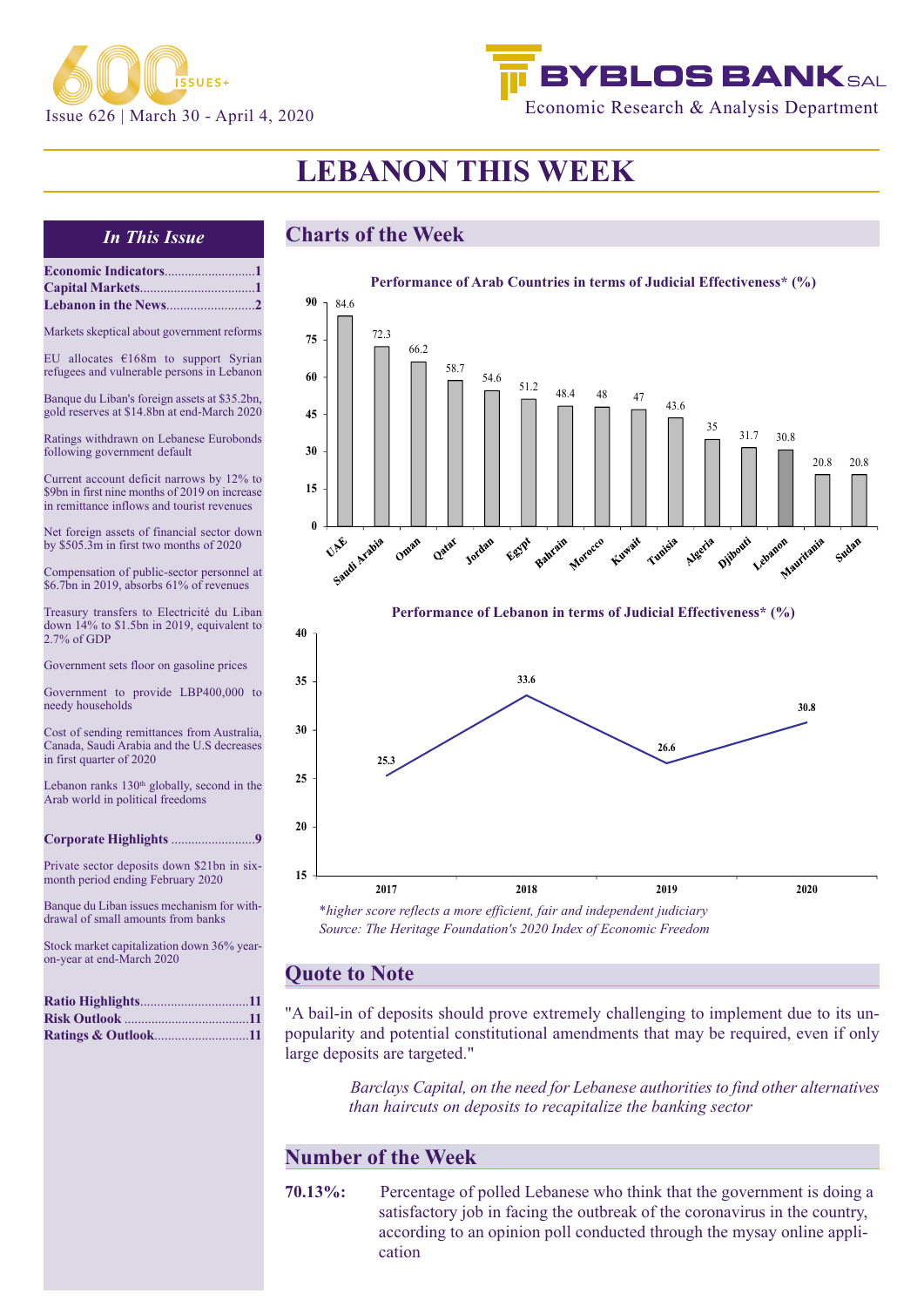| <b>Sm</b> (unless otherwise mentioned)  | 2018          | 2019          | % Change*     | <b>Jan-19</b> | <b>Nov-19</b> | <b>Dec-19</b> | $Jan-20$  |
|-----------------------------------------|---------------|---------------|---------------|---------------|---------------|---------------|-----------|
| <b>Exports</b>                          | 2,952         | 3,731         | 26.4          | 236           | 309           | 324           | 333       |
| <b>Imports</b>                          | 19,980        | 19,239        | (3.7)         | 1,404         | 1,281         | 1,346         | 1,154     |
| <b>Trade Balance</b>                    | (17,028)      | (15,508)      | (8.9)         | (1,168)       | (972)         | (1,022)       | (821)     |
| <b>Balance of Payments</b>              | (4,823)       | (4,351)       | (9.8)         | (1,380)       | 1,143         | (841)         | (158)     |
| Checks Cleared in LBP                   | 22,133        | 22,146        | 0.1           | 1,856         | 2,232         | 2,403         | 2,281     |
| Checks Cleared in FC                    | 44,436        | 34,827        | (21.6)        | 3,045         | 2,946         | 3,898         | 4,413     |
| <b>Total Checks Cleared</b>             | 66,569        | 56,973        | (14.4)        | 4,901         | 5,178         | 6,301         | 6,694     |
| <b>Fiscal Deficit/Surplus</b>           | (6,246)       | (5,837)       | (6.6)         | (73)          | (892)         | (920)         |           |
| <b>Primary Balance</b>                  | (636)         | (287)         | (54.8)        | 232           | 17            | (521)         |           |
| <b>Airport Passengers</b>               | 8,842,442     | 8,684,937     | (1.8)         | 606,784       | 438,674       | 544,967       | 522,683   |
| Consumer Price Index**                  | 6.1           | 2.9           | (317bps)      | 4.0           | 3.2           | 7.0           | 10.0      |
| <b>Sbn</b> (unless otherwise mentioned) | <b>Dec-18</b> | <b>Jan-19</b> | <b>Oct-19</b> | <b>Nov-19</b> | <b>Dec-19</b> | $Jan-20$      | % Change* |
|                                         |               |               |               |               |               |               |           |
| <b>BdL FX Reserves</b>                  | 32.51         | 31.93         | 30.98         | 30.15         | 29.55         | 28.96         | (9.3)     |
| In months of Imports                    | 20.72         | 22.74         | 23.68         | 23.54         | 21.95         | 25.10         | 10.4      |
| <b>Public Debt</b>                      | 85.14         | 85.32         | 87.08         | 89.48         | 91.64         | 91.99         | 7.8       |
| <b>Bank Assets</b>                      | 249.48        | 248.88        | 262.80        | 259.69        | 216.78***     | 213.8         | (14.1)    |
| <b>Bank Deposits (Private Sector)</b>   | 174.28        | 172.11        | 168.36        | 162.60        | 158.86        | 155.10        | (9.9)     |
| <b>Bank Loans to Private Sector</b>     | 59.39         | 58.14         | 54.17         | 52.48         | 49.77         | 47.91         | (17.6)    |
| Money Supply M2                         | 50.96         | 49.79         | 45.77         | 43.82         | 42.11         | 40.82         | (18.0)    |
| Money Supply M3                         | 141.29        | 139.59        | 138.37        | 136.44        | 134.55        | 132.56        | (5.0)     |
| LBP Lending Rate $(\% )$                | 9.97          | 9.97          | 11.19         | 9.69          | 9.09          | 9.86          | (11bps)   |
| LBP Deposit Rate $(\% )$                | 8.30          | 8.30          | 9.03          | 9.40          | 7.36          | 6.62          | (168bps)  |
| USD Lending Rate $(\% )$                | 8.57          | 8.57          | 10.05         | 10.64         | 10.84         | 10.07         | 150bps    |

*\*year-on-year \*\*year-on-year percentage change; bps i.e. basis points \*\*\*The decline in assets in December 2019 is mainly due to the "netting" on the assets and liabilities' sides of the consolidated balance sheet of commercial banks as part of the implementation of international accounting standard IFRS 7 Source: Association of Banks in Lebanon, Banque du Liban, Ministry of Finance, Central Administration of Statistics, Byblos Research* 

### **Capital Markets**

| <b>Most Traded</b><br><b>Stocks on BSE</b> | <b>Last Price</b><br>$(\$)$ | $\%$ Change* | <b>Total</b><br>Volume | Weight in<br><b>Market</b><br><b>Capitalization</b> | <b>Sovereign</b><br><b>Eurobonds</b> | Coupon<br>$\frac{0}{0}$ | <b>Mid Price</b><br>S | <b>Mid Yield</b><br>$\frac{0}{0}$ |
|--------------------------------------------|-----------------------------|--------------|------------------------|-----------------------------------------------------|--------------------------------------|-------------------------|-----------------------|-----------------------------------|
| Audi Listed                                | 1.35                        | (10.00)      | 9,259,009              | 12.94%                                              | Apr 2021                             | 8.25                    | 18.00                 | 265.90                            |
| <b>Byblos Common</b>                       | 0.75                        | (7.41)       | 2,655,966              | $6.91\%$                                            | Oct 2022                             | 6.10                    | 17.63                 | 83.34                             |
| Solidere "A"                               | 9.99                        | 9.90         | 133,128                | 16.27%                                              | Jan 2023                             | 6.00                    | 17.63                 | 72.51                             |
| Solidere "B"                               | 9.25                        | 1.65         | 47,813                 | 9.79%                                               | Jun 2025                             | 6.25                    | 19.00                 | 34.77                             |
| <b>BLOM</b> Listed                         | 3.00                        | 0.00         | ٠                      | $10.51\%$                                           | Nov 2026                             | 6.60                    | 18.00                 | 27.57                             |
| <b>BLOM GDR</b>                            | 3.50                        | 0.00         | ÷                      | $4.21\%$                                            | Feb 2030                             | 6.65                    | 17.50                 | 18.43                             |
| <b>HOLCIM</b>                              | 9.71                        | 0.00         |                        | $3.09\%$                                            | Apr 2031                             | 7.00                    | 17.50                 | 16.43                             |
| Byblos Pref. 08                            | 60.00                       | 0.00         | ÷                      | $1.95\%$                                            | <b>May 2033</b>                      | 8.20                    | 16.00                 | 14.48                             |
| Audi GDR                                   | 2.39                        | 0.00         | ٠                      | $4.66\%$                                            | Nov 2035                             | 7.05                    | 17.50                 | 11.51                             |
| Byblos Pref. 09                            | 59.90                       | 0.00         |                        | 1.95%                                               | <b>Mar 2037</b>                      | 7.25                    | 17.50                 | 10.55                             |

| Source: Beirut Stock Exchange (BSE); *week-on-week |                                               | Source: Byblos Bank Capital Markets, Refinitiv |             |              |                   |          |
|----------------------------------------------------|-----------------------------------------------|------------------------------------------------|-------------|--------------|-------------------|----------|
|                                                    | $\left \text{Mar } 30 - \text{Apr } 3\right $ | <b>Mar 23-27</b>                               | $\%$ Change | March 2020   | <b>March 2019</b> | % Change |
| <b>Total shares traded</b>                         | 12,098,916                                    | 92,864                                         | 12,928.6    | 4.520.173    | 10,078,398        | (55.1)   |
| <b>Total value traded</b>                          | \$16,396,719                                  | \$829,833                                      | 1,875.9     | \$15,709,340 | \$55,317,527      | (71.6)   |
| <b>Market capitalization</b>                       | \$6.14bn                                      | \$6.16bn                                       | (0.34)      | \$6.2bn      | \$9.63bn          | (35.6)   |

*Source: Beirut Stock Exchange (BSE)*

| <b>CDS Lebanon</b>                  |        | Mar 20, 2020   April 3, 2020   % Change |  |
|-------------------------------------|--------|-----------------------------------------|--|
| CDS 1-year*                         | 24,762 |                                         |  |
| CDS 3-year*                         | 17,668 |                                         |  |
| CDS 5-year*                         | 14,717 |                                         |  |
| Source: ICE CMA; *mid-spread in bps |        |                                         |  |

| $CDX$ EM 30 $*$                                                                                   |        |        | Mar 27, 2020 April 3, 2020   % Change*** |  |  |  |
|---------------------------------------------------------------------------------------------------|--------|--------|------------------------------------------|--|--|--|
| $\cos 5$ -vear**                                                                                  | 343.27 | 441.92 | 28.7                                     |  |  |  |
| Source: ICE CMA: * CDX Emerging Market CDS Index-Series 30<br>**mid-spread in bps ***week-on-week |        |        |                                          |  |  |  |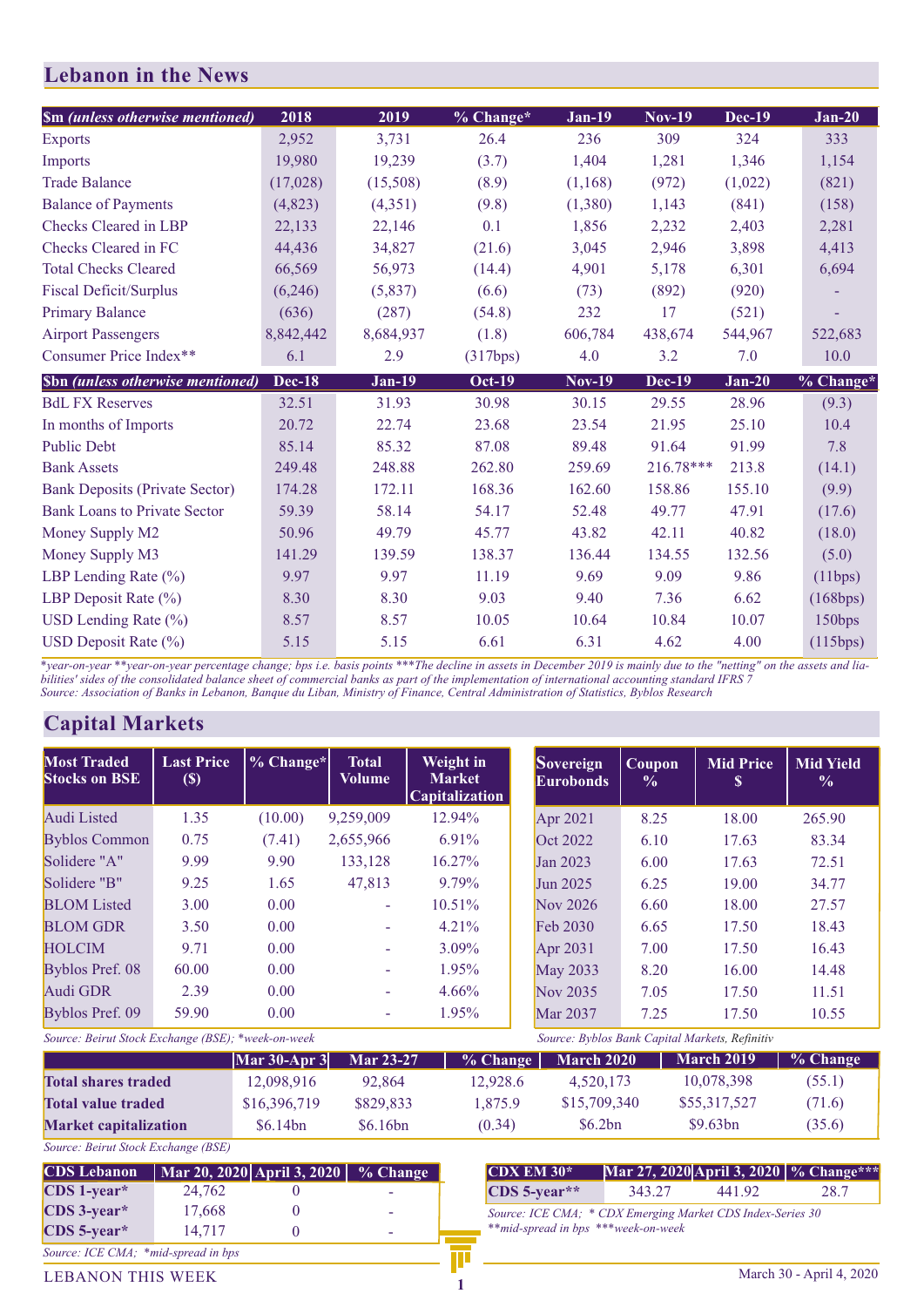#### **Markets skeptical about government reforms**

Bank of America (BofA) indicated that the investor presentation that the Ministry of Finance held on March 27, 2020 for the holders of Lebanese Eurobonds is a first step towards the government's broader engagement with its creditors. However, it said that the presentation did not provide a restructuring proposal for creditors, and only unveiled ongoing work on a comprehensive economic plan. It considered that local and international markets are likely to remain skeptical about the authorities' reform efforts and credibility, as developments in the country have been mixed. For instance, it pointed out that the Council of Ministers withdrew from consideration a capital controls draft law, which it has been reviewing, amid political opposition to its contents, while the authorities did not make any progress on the appointment of Banque du Liban's (BdL) vice governors, more than one year after their term expired.

Further, BofA considered that the restructuring of the debt, which the government aims to complete by the end of 2020, continues to be complex, as the information it provided to investors, as well as the economic and legal challenges, indicate that it will be difficult for bondholders to preserve the value of their holdings after the restructuring. It noted that the Finance Ministry confirmed during the presentation that the government will restructure its Lebanese pound-denominated debt in due course. It added that the stock of bilateral and multilateral loans of \$2bn will be excluded for the debt restructuring, while it estimated at \$0.3bn the external debt servicing cost on these loans in 2020.

In addition, it indicated that Lebanese authorities are focused on restoring the sustainability of the government's debt, instead of minimizing the cost of recapitalizing the banking sector. It pointed out that the authorities' suggestion to disentangle the balance sheet of commercial banks from that of BdL implies that they intend to restructure the banks' foreign currency exposure to BdL. Further, it noted that the government's intention to conduct ''consultations'' with bondholders suggests that it prefers to refrain from dealing with a committee of creditors, but it could also reflect the diverse base of Eurobond holders. It considered that bilateral consultations between the Lebanese government and holders of Eurobonds could make it more challenging for bondholders to coordinate and to agree on a unified negotiating position.

Moreover, BofA anticipated that the government's economic recovery plan will form the basis for potential negotiations with the International Monetary Fund on a funding program. Meanwhile, it said that the government is examining whether to request a \$0.5bn from the IMF through the Rapid Financing Instrument facility, in order to contain the impact on the economy of the coronavirus pandemic. However, it considered that Lebanon's unsustainable public debt could prevent it from qualifying for support through the RFI.

In addition, global investment bank Morgan Stanley considered that the scale of challenges related to the restructuring of Lebanon's public debt reinforces the materialization of a ''harsh'' restructuring scenario. The bank had previously modeled three different scenarios for debt restructuring from the perspective of foreign investors, which are the ''soft'', ''medium'' and ''harsh'' scenarios. It noted that most of the restructuring burden would fall on Eurobond holders in the ''harsh'' scenario, while the ''soft'' and ''medium'' scenarios are stricter on the holders of Lebanese pound-denominated debt and on depositors. It indicated that the ''harsh'' scenario, to which it assigns a probability of 60%, stipulates a sharp reduction in the principal payments on Eurobonds, as well as a re-profiling of the Lebanese pound-denominated debt and an implicit bail-in from deposits. It said that the government's projections of a nominal GDP of \$34.4bn in 2020 would lead the public debt level to surge to 280% of GDP. It includes in its public debt calculation the debt of the government and BdLissued Certificates of Deposits in Lebanese pounds and US dollars, and excludes BdL's holdings of government debt. It estimated that the significantly elevated debt level implies a deeper-than-previously anticipated haircut on the Eurobonds, which would signal a trend towards the ''harsh'' scenario.

#### **EU allocates €168m to support Syrian refugees and vulnerable persons in Lebanon**

The European Union (EU) announced that it will extend €168m in financial support to Lebanon, as part of its €240m assistance package to support Syrian refugees and vulnerable persons in Lebanon, Iraq and Jordan through the EU Regional Trust Fund in Response to the Syrian Crisis. It added that Jordan will receive €60.5m and Iraq will get the remaining €10m of the assistance package. It considered that the new funding is particularly relevant amid the outbreak of the coronavirus, as it provides additional support for the most vulnerable persons in the three countries, while also assisting host countries to better face public health challenges, among other issues.

The breakdown of the financial support to Lebanon shows that €100m will be allocated towards strengthening the resilience of vulnerable local households and Syrian refugees, as well as to establish sustainable social safety nets in the country. Also, €57.5m will be earmarked to strengthen the public education system in Lebanon in order to deliver inclusive and quality education for the children of vulnerable Lebanese and of Syrian refugees in Lebanon. The remaining €10.5m will support child protection systems, as well as policy and services for boys, girls and women in Lebanon.

Established in December 2014, the EU Regional Trust Fund in Response to the Syrian Crisis aims to provide an integrated EU aid response to the Syrian crisis and enhance the self-reliance of Syrian refugees, while easing the pressure on host countries, such as Lebanon, Jordan, Iraq and Turkey. The Fund has so far mobilized a total of €900m in assistance to Lebanon, as well as €500m to each of Jordan and Turkey, and €160m to Iraq.

LEBANON THIS WEEK **<sup>2</sup>**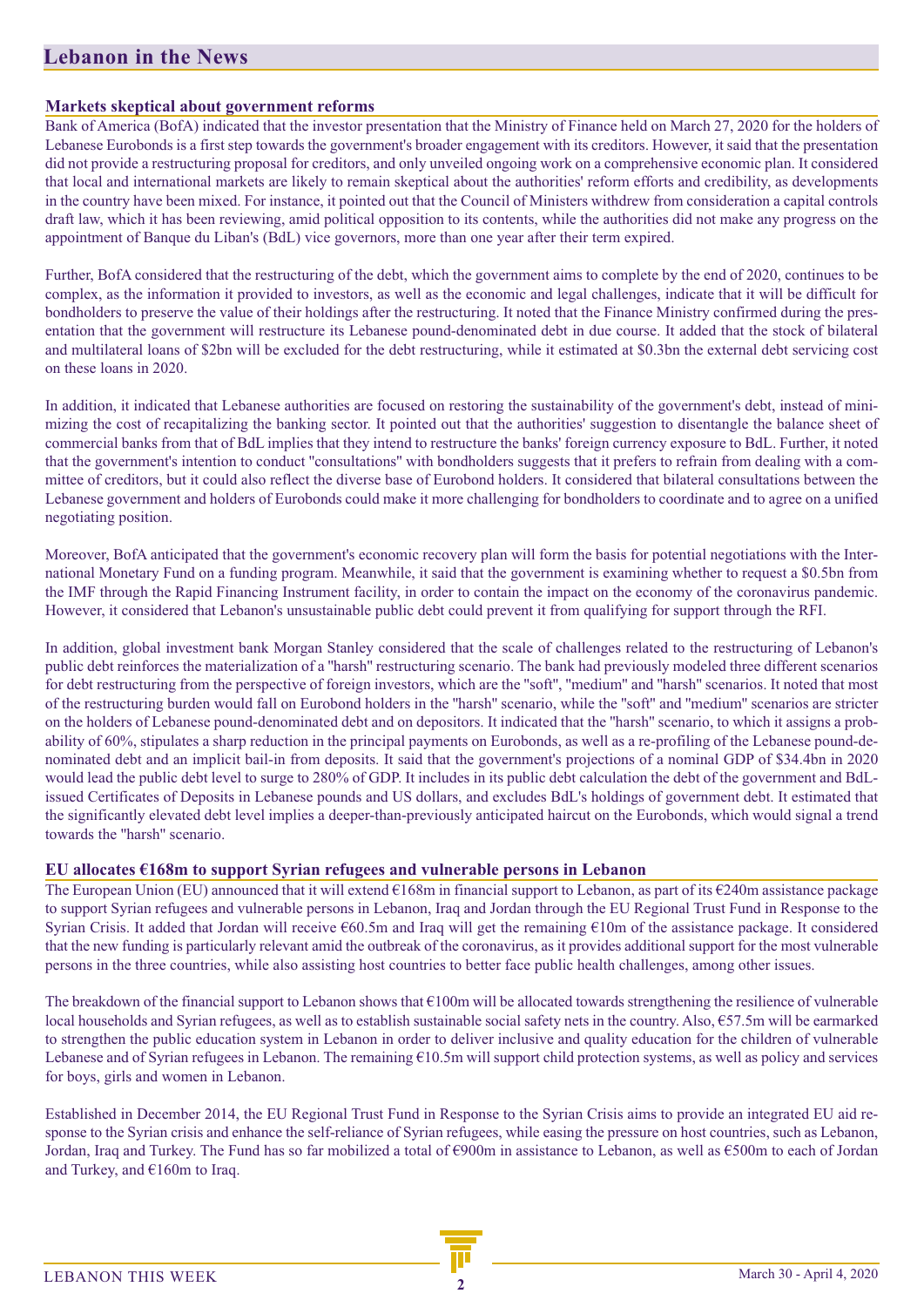#### **Banque du Liban's foreign assets at \$35.2bn, gold reserves at \$14.8bn at end-March 2020**

Banque du Liban's (BdL) interim balance sheet totaled \$146.3bn at the end of March 2020, constituting an increase of 3.5% from \$141.4bn at the end of 2019 and a rise of 17.1% from \$124.9bn at end-March 2019.

Assets in foreign currency reached \$35.2bn at the end of March 2020, down by 5.5% from \$37.3bn at the end of 2019 and by 8.6% from \$38.6bn at end-March 2019. They included \$5.03bn worth of Eurobonds at the end of March 2020 relative to \$5.5bn at end-February and \$5.7bn at end-January. Excluding Lebanese Eurobonds, BdL's assets in foreign currency reached \$30.2bn at end-March 2020, constituting a decline of \$67m from the end of February 2020.

BdL's assets in foreign currency, excluding Lebanese Eurobonds, decreased by \$264.2m in September 2019, by \$683.1m in October, by \$2.1bn in November, by \$826.4m in December, by \$613.3m in January 2020, and by \$684.6m in February, resulting in a cumulative decline of \$5.3bn between the end of August 2019 and end-March 2020.



*\*BdL paid \$2.1bn in external public debt servicing in November Source: Banque du Liban, Byblos Research*

The decrease in BdL's assets in foreign currency, excluding Lebanese Eurobonds, is largely due to the fact that BdL has been paying, at the request of the government, maturing Eurobonds and external debt servicing until early March 2020, as well as to the financing of the imports of hydrocarbons, wheat and medicine, and to deposit outflows. In comparison, assets in foreign currency, including Lebanese Eurobonds, declined by \$3.4bn between the end of August 2019 and the end of March 2020.

In addition, the value of BdL's gold reserves rose by 6.3% from the end of 2019 and by 24.5% from end-March 2019 to \$14.8bn at the end of March 2020. The value of gold reserves reached a peak of \$16.7bn at the end of August 2011. Also, the securities portfolio of BdL totaled \$38.4bn at end-March 2020, and increased by 1% from end-2019 and by 20.3% from a year earlier. In addition, loans to the local financial sector regressed by 0.8% from end-2019 to \$14.8bn at end-March 2020. Further, deposits of the financial sector reached \$113.1bn at end-March 2020, up by \$1.07bn from end-2019. Also, public sector deposits at BdL totaled \$4.5bn at end-March 2020 and decreased by \$969.5m from end-2019.

In parallel, the Council of Minsters announced on March 26, 2020 that it has mandated the Ministry of Finance to take the necessary measures, in coordination with BdL and the relevant authorities, to conduct a "focused" audit, within a period of one month, in order to clarify the reasons that led to the current financial and monetary conditions in Lebanon. It also said that the audit should help reveal the accurate numbers on BdL's balance sheet and income statement, in an attempt to show the exact level of foreign currency reserves available at BdL.

### **Ratings withdrawn on Lebanese Eurobonds following government default**

Capital Intelligence Ratings (CI Ratings) downgraded the foreign-currency issuer ratings assigned to three Lebanese Eurobonds from 'CC' to 'D' (Default). It noted that the three Eurobonds are the \$1.25bn bond that matures in 2027, the \$1bn Eurobond that is due in 2032, and the \$750m bond that matures in 2037. It said that the downgrade follows the government's decision on March 23, 2020 to discontinue payments on all of its outstanding Eurobonds, as well as to the agency's expectation that the government will not make any payments during the 30-day grace period for the repayment of coupons. Concurrently, it withdrew the ratings on the three Eurobonds, as the ratings are no longer relevant following the government's decision to default, and given the government's intention to restructure its entire stock of Eurobonds. The agency had downgraded Lebanon's long-term foreign currency issuer rating from 'C' to 'SD' (Selective Default) following the government's announcement on March 7 that it will suspend the payments of the Eurobonds that matured on March 9, 2020.

CI Ratings indicated that the Lebanese government revealed its intention to engage in ''good faith'' negotiations with Eurobond holders to restructure all its Eurobond series. It noted that the government will refrain from making debt service payments on all Eurobond instruments. It said that Lebanon has \$31bn in outstanding Eurobonds, of which \$14bn are held by the domestic banking sector, \$5.5bn are held by Banque du Liban, and the remaining \$11.5bn are held by foreign creditors.

The Ministry of Finance held on March 27, 2020 its first investor presentation for holders of Lebanese Eurobonds, where it noted that the government will develop and approve a detailed economic recovery plan before the end of 2020, and that authorities will engage with multilateral partners on potential external support. It also indicated that authorities will engage between March and December 2020 with the holders of the public debt in order to reach an agreement on key financial and legal terms of the debt restructuring process of the 29 Eurobond series.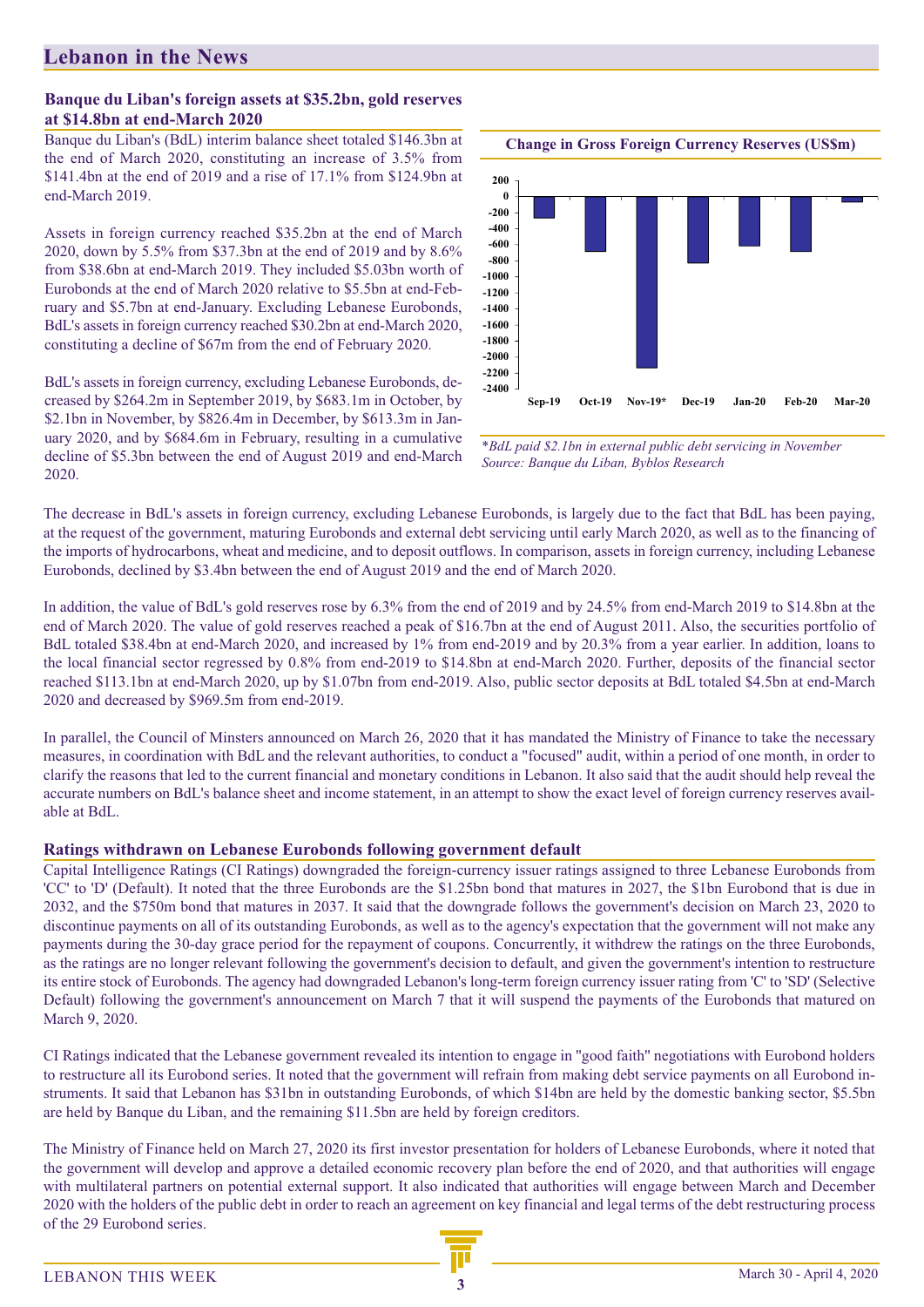#### **Current account deficit narrows by 12% to \$9bn in first nine months of 2019 on increase in remittance inflows and tourist revenues**

Figures released by Banque du Liban show that the current account deficit reached \$9bn in the first nine months of 2019, constituting a decline of 12.3% from a deficit of \$10.3bn in the same period of 2018. The current account balance consists of the trade balance, which is the exports and imports of merchandise, as well as the services balance that covers the export and import of transportation services, tourism, insurance and other services. The current account balance also includes remittance inflows, investment income and general government transfers.

The trade deficit reached \$10.8bn in the first nine months of 2019 and narrowed by 5.3% from the same period of 2018, with the amount of imported goods increasing by 1.2% annually to \$14.5bn and the value of exports growing by 27% year-on-year to \$3.6bn, their highest level since 2013. Further, the inflows of expatriates' remittances to Lebanon stood at \$5.8bn in the first nine months of 2019, constituting an increase of 10.2% from \$5.3bn in the same period of 2018. In addition, remittance outflows from Lebanon amounted to \$3.5bn in the covered period, down by 6.8% from \$3.7bn in the first nine months of 2018. As such, net remittance inflows to Lebanon reached \$2.3bn in the first nine months of the year, constituting a jump of 51.8% from \$1.5bn in the same period of 2018.



*\*in first nine months of each year Source: Banque du Liban, Byblos Research*

Further, tourism receipts amounted to \$7bn in the first nine months of 2019, representing an increase of 13.4% from \$6.2bn in the same period of 2018. Also, outbound tourism spending reached \$5.2bn in the first nine months of 2019, up by 10.7% from \$4.7bn in the same period of 2018. As such, net tourism receipts totaled \$1.8bn in the covered period and increased by 22.2% from \$1.5bn in the first nine months of 2018. The rise in tourism receipts is due to the increase in the number of incoming visitors to Lebanon in the covered period, which reached their highest level for the first nine months of each year since 2010.

The other components of the balance of payments show that Lebanon's capital account balance, which includes foreign grants, posted a surplus of \$786.2m in the first nine months of 2019, down by 32.5% from a surplus of \$1.2bn in the same period of 2018. The surplus in the first nine months of 2019 represented the lowest surplus for the first nine months of the year since the \$129.7m registered in the first nine months of 2012. Lebanon's capital account surplus averaged \$1.2bn during the first nine months of each year between 2013 and 2019, due to grants received to support Syrian refugees and host communities in the country, compared to an average of \$99.8m during the first nine months of each year between 2009 and 2012. The decrease in Lebanon's capital account surplus in the covered period is due in part to a decline in cash grants received by the government.

In addition, Lebanon's financial account balance, which includes net foreign direct investments, net portfolio investments and other investments, posted a surplus of \$7.5bn in the first nine months of 2019, constituting an increase of 91.2% from \$3.9bn registered in the first nine months of 2018. The improvement in the financial account is due to a shift in net portfolio investments from outflows of \$2.3bn in the first nine months of 2018 to inflows of \$1.4bn in the same period of 2019, as well as to the increase in the inflows of other investments from \$4.3bn in the first nine months of 2018 to \$4.8bn in the first nine months of 2019. Other investments include deposit flows to the banking sector. In contrast, foreign direct investments (FDI) in Lebanon reached \$1.6bn in the first nine months of 2019 and dropped by 26.7% from \$2.2bn in the same period of 2018. Also, FDI outflows from Lebanon amounted to \$328.4m in the covered period, up by 5.1% from \$312.4m in the first nine months of 2018. As such, net FDI inflows to Lebanon reached \$1.3bn in the first nine months of 2019 and represented a decline of 32% from \$1.9bn in the same period of 2018.

In parallel, unrecorded transactions, or errors and omissions, were at -\$381.3m in the first nine months of 2019 relative to +\$6.7bn in the same period of 2018. According to BdL, unrecorded transactions are in part due to the inadequate sources of data on some economic sectors. They include time and other adjustments for external trade payments, insurance services, migrants' transfers, travel services, transportation services, private sector direct investment, and portfolio investment. Finally, BdL's net foreign assets regressed by \$1.1bn in the first nine months of 2019 relative to an increase of \$1.5bn in the same period of 2018.

LEBANON THIS WEEK **<sup>4</sup>**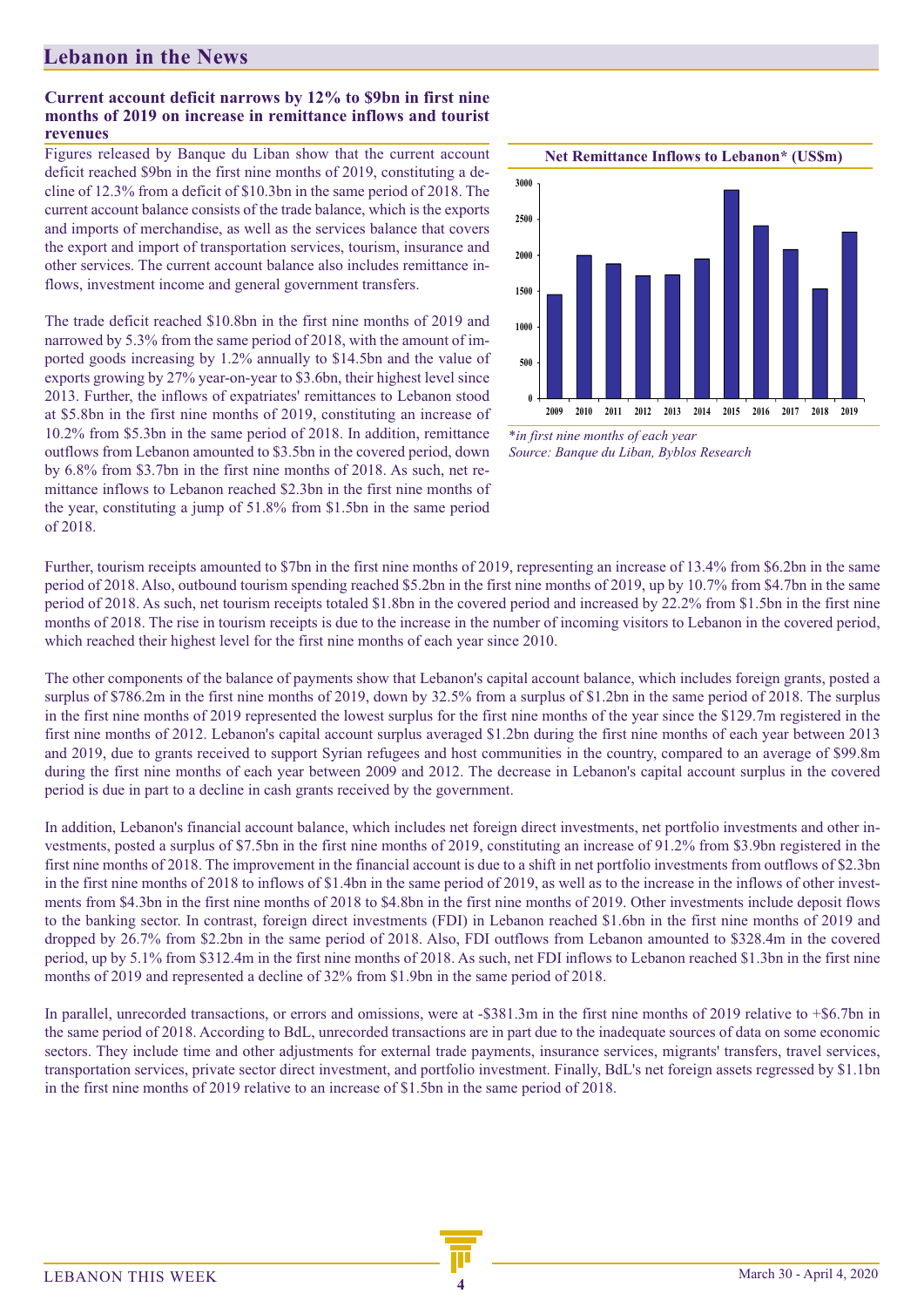#### **Net foreign assets of financial sector down by \$505.3m in first two months of 2020**

Figures issued by Banque du Liban (BdL) show that the net foreign assets of the financial sector, which are a proxy for Lebanon's balance of payments, declined by \$505.3m in the first two months of 2020 compared to a decrease of \$1.9bn in the same period of 2019. The deficit in the first two months of the year was caused by a drop of \$1.6bn in the net foreign assets of BdL, which was partly offset by an increase of \$1.1bn in those of banks and financial institutions. Further, the net foreign assets of the financial sector decreased by \$347.4m in February 2020 compared to a decline of \$157.9m in January 2020 and to a drop of \$550.1m in February 2019. The month-on-month decline in February 2020 was caused by a decrease of \$989.2m in the net foreign assets of BdL, which was partly offset by an increase of \$641.7m in those of banks and financial institutions.

The increase in the banks' net foreign assets is due to the steeper decline of their foreign liabilities relative to the decrease of their foreign assets. The drop in foreign liabilities was driven to a large extent by a decrease in non-resident deposits and in non-resident financial liabilities; while the decline in the banks' foreign assets was mostly due to a contraction of



*\*in February of each year Source: Banque du Liban*

their deposits with non-resident financial institutions and central banks as well as to a decline of their claims on non-resident customers. In parallel, the decrease in BdL's net foreign assets is due in part to the financing of necessity imports, such as hydrocarbons, medicine and wheat.

In comparison, the net foreign assets of the financial sector grew by \$1.2bn in 2016, while they decreased by \$155.7m in 2017, by \$4.8bn in 2018 and by \$4.35bn in 2019. They declined by the equivalent of 7.8% of GDP in 2019, 8.8% of GDP in 2018 and 0.3% of GDP in 2017, relative to an increase equivalent to 2.4% of GDP in 2016.

#### **Compensation of public-sector personnel at \$6.7bn in 2019, absorbs 61% of revenues**

Figures issued by the Ministry of Finance show that the compensation of public-sector personnel totaled \$6.7bn in 2019, constituting an increase of 4.4% from \$6.4bn in 2018. The compensation of public-sector personnel was equivalent to 11.9% of GDP in 2019, relative to 11.7% of GDP in 2018. Salaries, wages and related benefits accounted for 59.4% of the total in 2019, followed by retirement benefits  $(26.5\%)$ , end-of-service indemnities  $(9.6\%)$ , and transfers to public institutions to cover salaries  $(4.5\%)$ . The compensation of publicsector personnel represented the largest component of current primary spending and accounted for 71.6% of such expenditures in 2019, compared to 66.1% in 2018. Also, the compensation of public-sector personnel absorbed 60.8% of total fiscal receipts in 2019 relative to 55.8% in 2018. It accounted for 39.8% of overall fiscal spending in 2019 compared to 36.2% in 2018.

Salaries, wages & related benefits paid to public-sector employees reached \$4bn in 2019, constituting a marginal increase of 0.2% from \$3.99bn in 2018. This category includes basic salaries, employment benefits, allowances, contributions to civil servants' cooperatives, as well as contributions to other mutual funds providing health insurance for specific categories of civil servants, mainly civil and religious judges, and employees at the Parliament. In addition, retirement benefits grew by 14.5% to \$1.8bn in 2019, end-of-service indemnities increased by 13.4% to \$645.4m, while transfers to public institutions to cover salaries declined by 8.7% to \$299.8m in 2019. The Finance Ministry previously indicated that the increase in retirement benefits partly reflects the implementation of the new salary scale, which encouraged public sector employees to retire before reaching the legal retirement age.

#### **Treasury transfers to Electricité du Liban down 14% to \$1.5bn in 2019, equivalent to 2.7% of GDP**

Figures released by the Ministry of Finance show that Treasury transfers to Electricité du Liban (EdL) totaled \$1.5bn in 2019, constituting a decline of 14.3% from \$1.76bn in 2018.

Reimbursements for the purchase of natural gas, fuel and gas oil reached \$1.5bn, or 99.8% of transfers, in 2019, while EdL's debt servicing represented the balance of \$2.65m, or 0.2% of the total. The decline in transfers is mainly due to a decrease of \$234.8m in reimbursements for the purchase of natural gas, fuel and gas oil, which mostly consist of payments to the Kuwait Petroleum Corporation and to the Algerian energy conglomerate Sonatrach, as well as to a drop of \$4m in debt servicing. Reimbursements fell by about 14% year-on-year from \$1.74bn in 2018, while debt servicing declined by 55% from \$6.4m. In addition, there were no transfers to Electricity Syria in 2019, compared to transfers of \$12.7m in 2018.

Treasury transfers to EdL accounted for 13.3% of budgetary primary expenditures in 2019, relative to 14.4% in 2018. They constituted the third largest expenditures item, or 8.9% of overall fiscal spending, after public sector personnel costs and debt servicing. EdL transfers were equivalent to 5.1% of GDP in 2012, 4.3% of GDP in 2013, 4.4% of GDP in 2014, 2.3% of GDP in 2015, 1.8% of GDP in 2016, 2.5% of GDP in 2017, 3.2% of GDP in 2018, and 2.7% of GDP in 2019.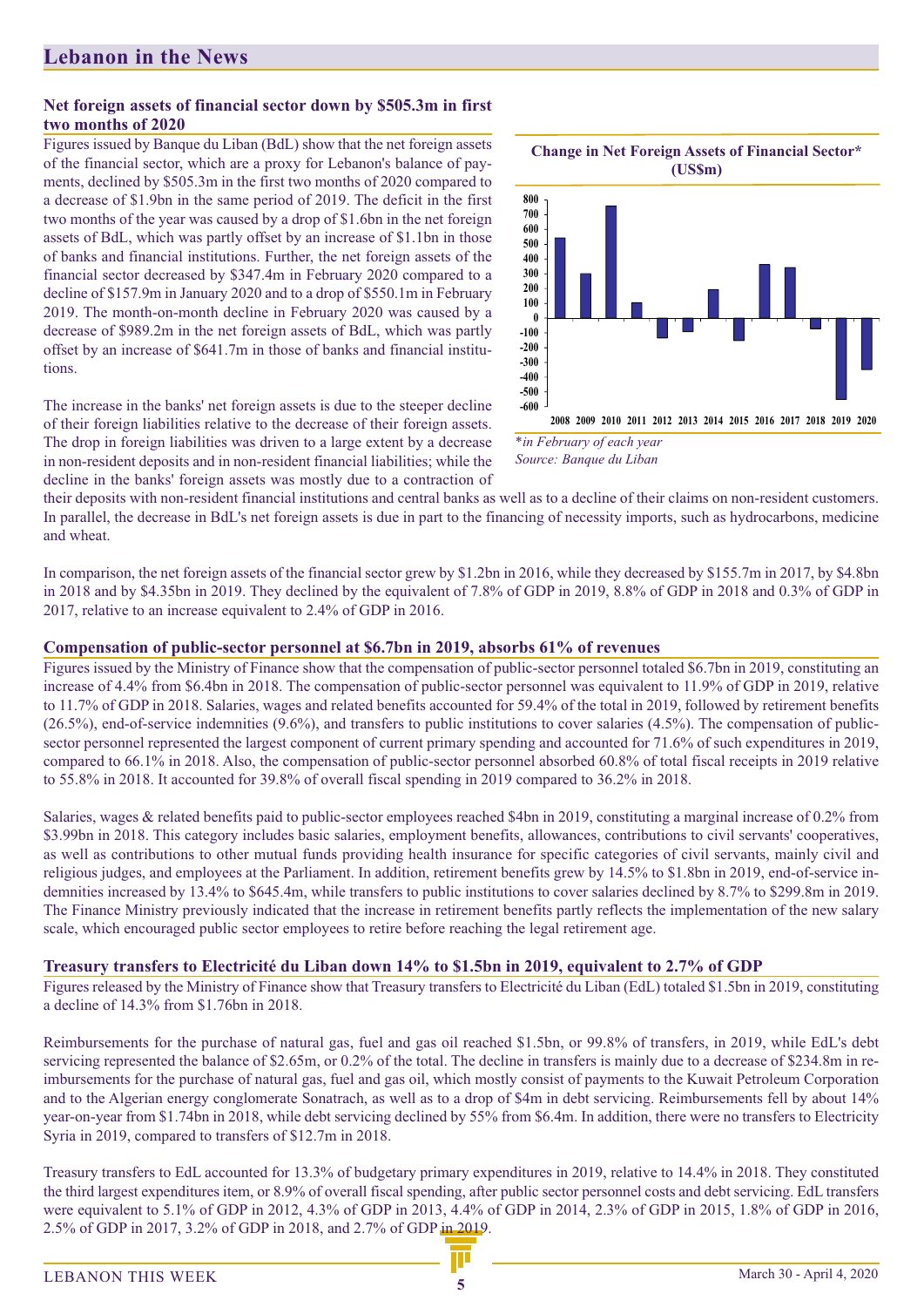#### **Government sets floor on gasoline prices**

The Council of Ministers decided on March 12, 2020, to set a floor for gasoline prices in the country. It set at LBP23,500 the minimum retail price of 20 liters of 95 Octane gasoline, and at LBP24,000 the minimum price of 20 liters of 98 Octane gasoline. The decision aims to increase government receipts from the sales of gasoline. Prior to the current decision, the government collected about LBP8,000 from the sale of 20 liters of gasoline, which consists of an excise tax of LBP5,000 and the revenues from the value-added tax rate of 11%. The current decision will allow the government to collect additional revenues from the difference between the new fixed prices and the actual global oil prices. In parallel, diesel and gas prices will continue to follow global trends, as they are exempt from taxes.

Lebanon imports all of its fuel needs. In May 2004, the Lebanese government capped the retail price of gasoline at the prevailing level due to increasing oil prices on international markets at the time, which eroded the gasoline excise revenue base. The decision was introduced temporarily on the assumption that oil prices would decline shortly after, but they in-



**Government Receipts From Excise Tax on Gasoline**

*Source: Ministry of Finance, Byblos Research*

creased to historic highs until the global financial crisis led to the collapse of global oil prices. In January 2009, the Lebanese government restored the gasoline excise tax and fixed it at LBP476.5 per liter or LBP9,530 per 20 liters for 95 octane gasoline, and at LBP474 per liter or LBP9,480 per 20 liters for 98 octane gasoline. As such, the government took the decision to fix the excise rate at the level prevailing in January 2009 and to allow domestic prices to move in conjunction with international oil prices. In February 2011, and due to the increase in global oil prices at the time, the government reduced the excise tax on gasoline by LBP5,000 or \$3.3 per 20 liters. The decision constituted declines in the excise tax of 52.5% on 95 Octane and of 52.7% on 98 Octane gasoline. The excise tax has been fixed at LBP5,000 since then.

#### **Government to provide LBP400,000 to needy households**

The Council of Ministers agreed on March 31, 2020 to provide vulnerable households in Lebanon with a cash contribution of LBP400,000 per household. The cash contribution aims to help needy families cope with the economic and financial impact of the general mobilization that the government has been enforcing since March 16, 2020, in order to contain the coronavirus pandemic in the country. The Lebanese Army will distribute the cash contributions.

The government pointed out that the initiative is part of a broader plan that the Ministry of Social Affairs developed, adding that the process of choosing the vulnerable households will be based on a specific set of criteria, but it did not provide additional details. It acknowledged that LBP400,000 per household is not enough to help vulnerable families face the current challenging conditions, but stressed that it is what the government is currently capable of offering. The government added that it will consider additional assistance in the form of food supplies, as it considered that the latter is the easiest, fastest and most effective way to provide support to vulnerable households.

The distribution of cash contributions follows the government's previous measures to ease the financial and social implications of the general mobilization. On March 26, 2020 the government allocated to the Higher Relief Council LBP75bn from the reserves of the 2020 budget, in order to provide food and aid for people to help offset the social implications of the general mobilization.

Also, the Ministry of Finance suspended all deadlines on obligations that taxpayers had to meet after March 1, 2020. It noted that these obligations include the payment of taxes and fees, and the declarations of taxes to the ministry, among others. It also postponed taxpayers' installments that are due on March 31, 2020 until the end of April of this year, while it suspended the deadlines for taxpayers to file an objection or appeal to the tax administration or the Shuraa Council, among other deadlines related to the tax administration. In addition, the Ministry of Finance and the Ministry of Interior & Municipalities agreed to settle the payments owed to municipalities from the receipts of the telecommunications sector for the year 2017. The Finance Ministry also announced that it settled all the pending payment requests that public and private hospitals submitted previously. According to the Council of Ministers, the Ministry of Finance paid LBP20bn to private hospitals.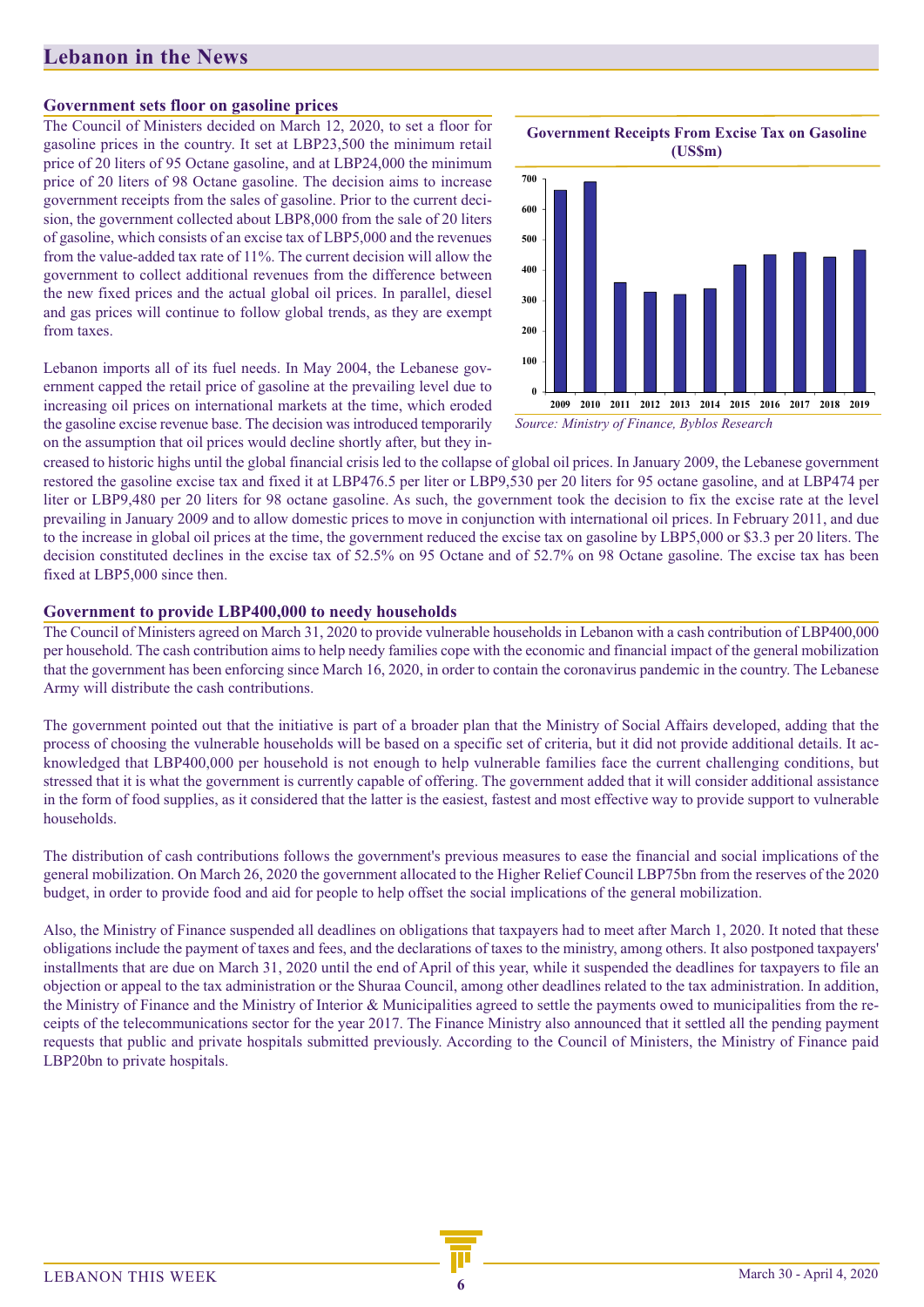### **Cost of sending remittances from Australia, Canada, Saudi Arabia and the U.S decreases in first quarter of 2020**

Figures issued by the World Bank show that the cost of sending \$500 in remittances from the United States to Lebanon reached 5.3% in the first quarter of 2020, constituting a decrease from 5.53% in the fourth quarter of 2019 and from 5.83% in the first quarter of 2019. The cost includes the transaction fee and exchange rate margin, and represents the average cost of transferring money through commercial banks and money transfer operators (MTOs). In nominal terms, the cost of sending \$500 from the U.S. to Lebanon was \$26.48 in the first quarter of 2020 compared to \$27.65 in the preceding quarter and to \$29.15 in the first quarter of 2019. Lebanon is the  $10<sup>th</sup>$  most expensive destination for sending \$500 from the U.S. among 42 countries with available data.

Further, the cost of sending remittances from Canada to Lebanon was 6.45% in the first quarter of 2020 for a transfer of CAD500, down from 7.35% in the fourth quarter of 2019 and compared to 6.41% in the first quarter of 2019. In nominal terms, the cost of sending CAD500 from Canada to Lebanon was CAD32.23 in the first quarter of 2020 relative to CAD36.77 in the previous quarter and to CAD32.07 in the first quarter of 2019. Lebanon is the second costliest destination for sending CAD500 from Canada among 15 countries with available data.

Also, the cost of sending remittances from Australia to Lebanon reached 7.19% in the first quarter of 2020 for a transfer of AUD500, down from 7.23% in the fourth quarter of 2019 and compared to 6.94% in the first quarter of 2019. The cost of sending AUD500 from Australia to Lebanon was AUD35.96 in the first quarter of 2020 compared to AUD36.16 in the preceding quarter and to AUD34.72 in the first quarter of 2019. Lebanon is the fourth most expensive destination for sending AUD500 from Australia among 16 countries with available data.



*<sup>\*</sup>cost of sending \$500 from the U.S. Source: World Bank, Byblos Research*

In addition, the cost of sending remittances from France to Lebanon was 7.45% in the first quarter of 2020 for a transfer of €345, constituting an increase from 6.75% in the fourth quarter of 2019 and from 6.4% in the first quarter of 2019. In nominal terms, the cost of sending  $\epsilon$ 345 from France to Lebanon was  $\epsilon$ 25.7 in the first quarter of 2020 compared to  $\epsilon$ 23.3 in the previous quarter and to  $\epsilon$ 22.09 in the first quarter of 2019. Lebanon is the third most expensive destination for sending €345 from France among 16 countries with available data.

Further, the cost of sending remittances from the United Kingdom to Lebanon reached 8.61% in the first quarter of 2020 for a transfer of £300, up from 7.91% in the fourth quarter of 2019 and from 7.68% in the first quarter of 2019. In nominal terms, the cost of sending £300 from the UK to Lebanon was £25.83 in the first quarter of 2020 relative to £23.73 in the preceding quarter and to £23.03 in the first quarter of 2019. Lebanon is the fourth most expensive destination for sending £300 from the UK, among 33 countries with available data.

Also, the cost of sending remittances from Germany to Lebanon was 7.58% in the first quarter of 2020 for a transfer of €345, constituting an increase from 7.33% in the fourth quarter of 2019 and from 6.84% in the first quarter of 2019. In nominal terms, the cost of sending €345 from Germany to Lebanon was €26.15 in the first quarter of 2020 relative to €25.28 in the previous quarter and to €23.6 in the first quarter of 2019. Lebanon is the fifth most expensive destination for sending €345 from Germany among 24 countries with available data.

Finally, the cost of sending remittances from Saudi Arabia to Lebanon reached 1.98% in the first quarter of 2020 for a transfer of SAR1,870, equivalent to \$500, down from 2.96% in the fourth quarter of 2019 and from 2.22% in the first quarter of 2019. In nominal terms, the cost of sending SAR1,870 from Saudi Arabia to Lebanon was SAR37.07 in the first quarter of 2020, relative to SAR55.35 in the preceding quarter and to SAR41.51 in the first quarter of 2019. Lebanon is the sixth least expensive destination for sending SAR1,870 from Saudi Arabia among 17 countries with available data.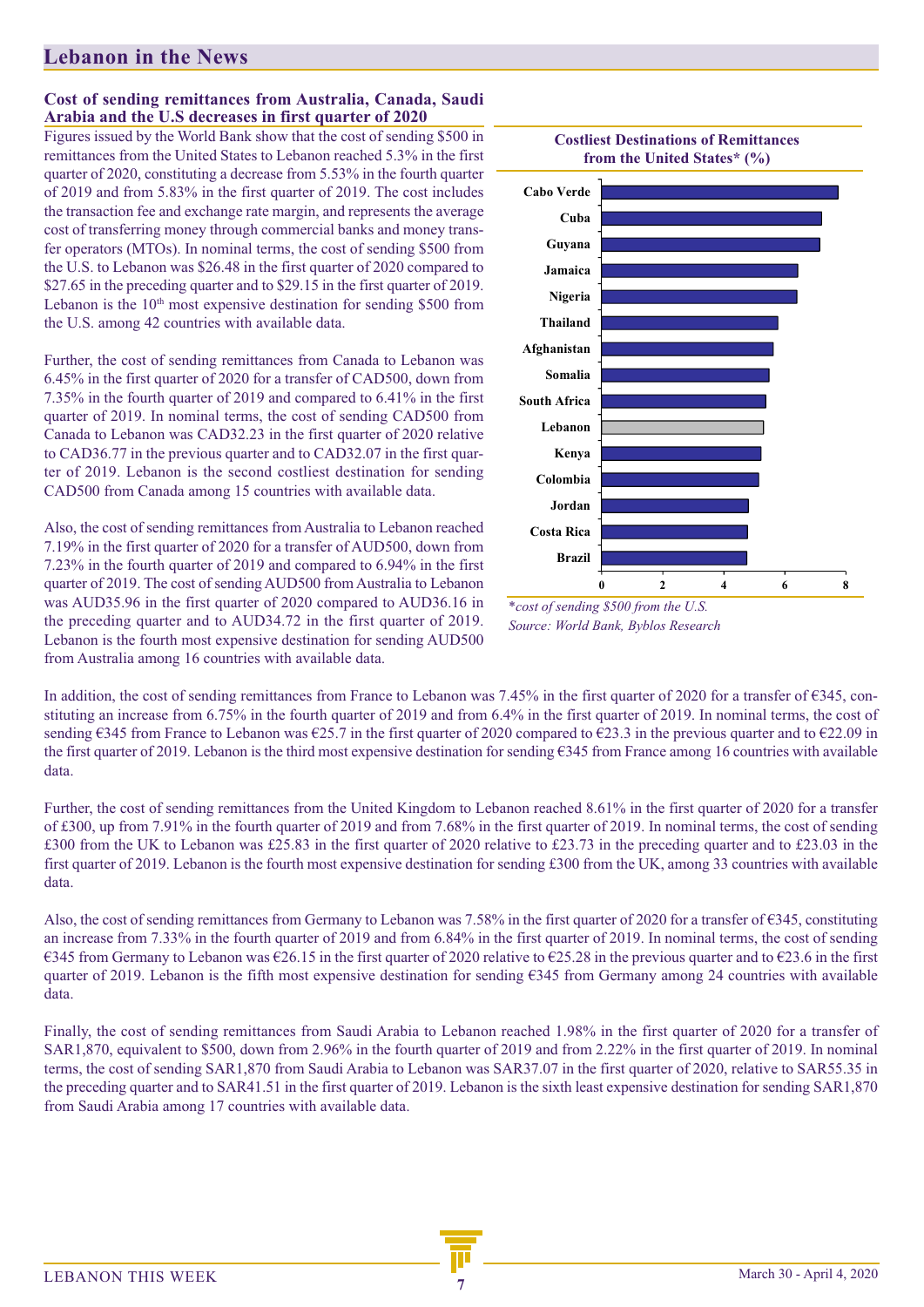### Lebanon ranks 130<sup>th</sup> globally, second in the Arab world in po**litical freedoms**

In its annual survey on political freedoms in 195 countries, non-profit organization Freedom House ranked Lebanon in 130<sup>th</sup> place worldwide and in second place among 19 Arab countries in the 2020 survey. In comparison, Lebanon came in 129<sup>th</sup> place globally and in second place regionally in the 2019 survey. The survey rates each country on political rights and civil liberties on a scale of zero to 100 points, with 100 points representing the highest degree of freedom and a score of zero points reflecting the lowest level. The combined average of the ratings determines each country's status of "Free", "Partly Free", or "Not Free".

Globally, Lebanon has the same level of political freedoms as the Comoros and Togo, while it has a higher level than Mali and Guinea, and a lower level of political freedoms than Honduras and Mozambique. Also, Lebanon came in the "Partly Free" category, unchanged since 2005 when it was upgraded from the "Not Free" category. Further, Lebanon's freedom rating stood at 44 points, below the global average of 59 points, but significantly higher than the Arab average rating of 25.4 points.

Lebanon tied with Mozambique and Myanmar, while it came ahead of Morocco and Kuwait, and behind Bangladesh and Guinea on the Political Rights sub-index, which reflects citizens' ability to participate freely in the political process. Lebanon came in third place in the Arab region on this category, behind Tunisia and Iraq. Also, Lebanon received a rating of 14 points out of a maximum of 40 points on this indicator, worse than the global average of 23.4 points, but better than the Arab average of 8.3 points. *Source: Freedom House, Byblos Research*

| <b>Freedom in the World Index 2020</b> |                |                |                                              |                    |  |  |  |  |
|----------------------------------------|----------------|----------------|----------------------------------------------|--------------------|--|--|--|--|
|                                        |                |                | <b>Arab Countries' Scores &amp; Rankings</b> |                    |  |  |  |  |
|                                        | Freedom Arab   |                | Global                                       |                    |  |  |  |  |
| <b>Country</b>                         | Rating         | Rank           | Rank                                         | <b>Category</b>    |  |  |  |  |
| Tunisia                                | 70             | 1              | 85                                           | Free               |  |  |  |  |
| <b>Lebanon</b>                         | 44             | $\overline{2}$ | 130                                          | <b>Partly Free</b> |  |  |  |  |
| Morocco                                | 37             | 3              | 141                                          | Partly Free        |  |  |  |  |
| Jordan                                 | 37             | 3              | 141                                          | <b>Partly Free</b> |  |  |  |  |
| Kuwait                                 | 36             | 5              | 143                                          | <b>Partly Free</b> |  |  |  |  |
| Mauritania                             | 34             | 6              | 144                                          | Partly Free        |  |  |  |  |
| Algeria                                | 34             | 6              | 144                                          | Not Free           |  |  |  |  |
| Iraq                                   | 31             | 8              | 150                                          | Not Free           |  |  |  |  |
| Qatar                                  | 25             | 9              | 156                                          | Not Free           |  |  |  |  |
| Djibouti                               | 24             | 10             | 158                                          | Not Free           |  |  |  |  |
| Oman                                   | 23             | 11             | 160                                          | Not Free           |  |  |  |  |
| Egypt                                  | 21             | 12             | 164                                          | Not Free           |  |  |  |  |
| <b>UAE</b>                             | 17             | 13             | 172                                          | Not Free           |  |  |  |  |
| Sudan                                  | 12             | 14             | 179                                          | Not Free           |  |  |  |  |
| <b>Bahrain</b>                         | 11             | 15             | 180                                          | Not Free           |  |  |  |  |
| Yemen                                  | 11             | 15             | 180                                          | Not Free           |  |  |  |  |
| Libya                                  | 9              | 17             | 186                                          | Not Free           |  |  |  |  |
| Saudi Arabia                           | 7              | 18             | 188                                          | Not Free           |  |  |  |  |
| Syria                                  | $\overline{0}$ | 19             | 195                                          | Not Free           |  |  |  |  |

In addition, Lebanon tied Bhutan, while it came ahead of Guinea-Bissau and Kenya, and behind Indonesia and Singapore on the Civil Liberties sub-index. This category reflects the freedoms of expression and belief, associational and organizational rights, the rule of law, and personal autonomy. Lebanon came in second place in the Arab region on this category, behind Tunisia. Further, Lebanon received a rating of 30 points out of a maximum of 60 points on this sub-index, worse than the global average of 35.7 points, but better than the Arab level of 17.2 points.

In parallel, the survey classified 83 countries in the "Free" category, 63 countries in the "Partly Free" category and 49 countries in the "Not Free" category. It also concluded that 39% of the global population lives under political systems that are "Free", whereas 25% is in systems that are "Partly Free", and 36% lives under political systems that are "Not Free".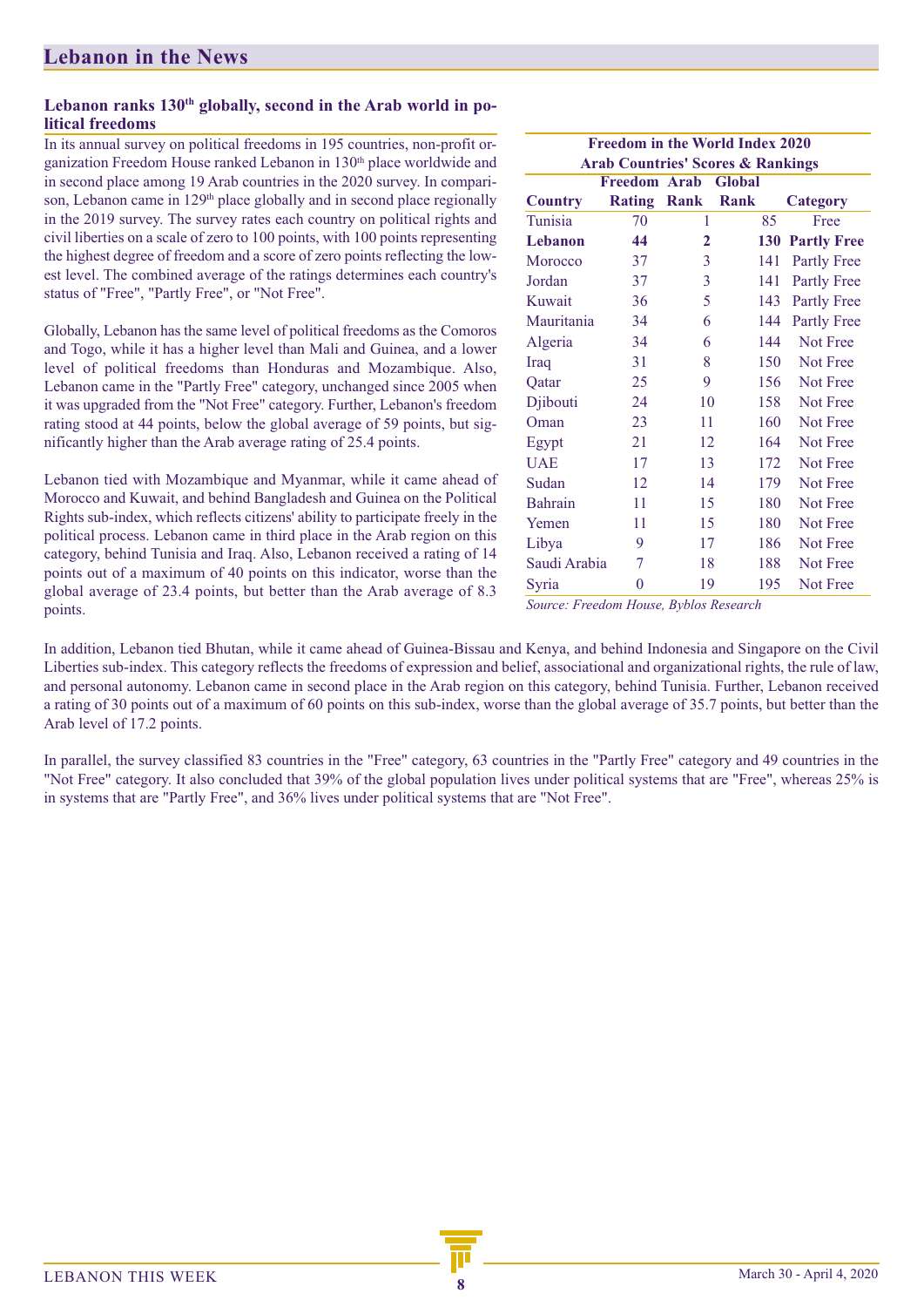### **Corporate Highlights**

#### **Private sector deposits down \$21bn in six-month period ending February 2020**

The consolidated balance sheet of commercial banks operating in Lebanon shows that total assets stood at \$210.3bn at the end of February 2020, constituting a decrease of 3% from \$216.8bn at the end of 2019 and a decline of 15.9% from \$250.2bn at end-February 2019. The yearon-year decline in assets is mainly due to the "netting" on the assets and liabilities' sides of the consolidated balance sheet of banks, as part of the implementation of international accounting standard IFRS 7 starting in December 2019.

Loans extended to the private sector reached \$46.1bn at the end of February 2020, regressing by 7.4% from end-2019 and by 19.7% from a year earlier. Loans to the resident private sector totaled \$40.9bn, constituting a decrease of 7.4% from the end of 2019 and of 19.6% from from end-February 2019. Also, credit to the non-resident private sector reached \$5.1bn at end-February 2020, declining by 7.7% from end-2019 and by 20.8% from a year earlier. In nominal terms, credit to the private sector contracted by \$3.7bn in the first two months of 2020 relative to



*\*at the end of February of each year Source: Banque du Liban, Byblos Research*

a decrease of \$2bn in the same period of 2019, as lending to the resident private sector declined by \$3.3bn and credit to the non-resident private sector regressed by \$430.7m in the covered period. The dollarization rate of private sector loans fell from 69.1% at end-February 2019 to 66.9% at end-February 2020.

In addition, claims on non-resident financial institutions reached \$5.7bn at the end of February 2020 and declined by \$1bn (-15.1%) from end-2019, by \$3.4bn (-37.1%) from the end of August 2019, and by \$4.7bn (-45.2%) from a year earlier. Also, deposits at foreign central banks totaled \$578.4m and dropped by 1.7% from end-2019 and by 41.8% from end-February 2019. In addition, claims on the public sector stood at \$26.2bn at end-February 2020, down by \$2.5bn (-8.8%) from end-2019 and by \$7.4bn (-22%) from end-February 2019. The banks' holdings of Lebanese Treasury bills stood at \$14.3bn at the end of February 2020 while their holdings of Lebanese Eurobonds reached \$11.6bn at end-February 2020. The average lending rate in Lebanese pounds was 9.33% in February 2020 compared to 10.55% a year earlier, while the same rate in US dollars was 9.11% relative to 8.91% in February 2019. Further, the deposits of commercial banks at BdL totaled \$117.4bn at the end of February 2020, nearly unchanged from the end of 2019 and down by 12.7% from \$134.4bn at the end of February 2019, following the netting operation.

In parallel, private sector deposits totaled \$151.7bn at the end of February 2020, and decreased by 4.5% from the end of 2019 and by 11.8% from end-February 2019. Deposits in Lebanese pounds reached the equivalent of \$33.9bn at end-February 2020, down by 11% from the end of 2019 and by 33% from a year earlier; while deposits in foreign currency totaled \$117.8bn, as they regressed by 2.5% from end-2019 and by 3% from end-February 2019. Resident deposits totaled \$121.4bn at the end of February 2020 and decreased by \$5bn (-4%) from the end of 2019 and by \$13.9bn (-10.3%) from a year earlier. Also, non-resident deposits reached \$30.3bn at end-February 2020, as they regressed by \$2.2bn (-6.6%) from end-2019 and by \$6.4bn (-17.4%) from the end of February 2019. In nominal terms, private sector deposits declined by \$3.76bn in January and by \$3.4bn in February 2020. As such, aggregate private sector deposits regressed by \$7.15bn in the first two months of 2020 relative to a decrease of \$2.3bn in the same period of 2019, with deposits in Lebanese pounds dropping by \$4.15bn and foreign-currency deposits declining by \$3bn. In comparison, private sector deposits declined by \$2.2bn in September, by \$1.9bn in October, by \$5.8bn in November and by \$3.7bn in December 2019. As such, aggregate private sector deposits dropped by \$20.8bn in the six-month period ending in February 2020, due largely to the repayment of loans, to the hoarding of cash at households, and to deposit outflows. The dollarization rate of private sector deposits was 77.6% at end-February 2020, up from 76% at the end of 2019, and compared to 70.6% a year earlier.

In parallel, the liabilities of non-resident financial institutions reached \$8.3bn at the end of February 2020 and decreased by 6.3% from end-2019. Further, the average deposit rate in Lebanese pounds was 5.81% in February 2020 compared to 9.16% a year earlier, while the same rate in US dollars was 3.22% relative to 5.62% in February 2019. The ratio of private sector loans to deposits in foreign currency stood at 26.2% at the end of February 2020 compared to 32.7% a year earlier, well below BdL's limit of 70%. The same ratio in Lebanese pounds reached 44.9% at end-February 2020 relative to 35% from a year earlier. As such, the total private sector loans-to-deposits ratio reached 30.4% compared to 33.4% at end-February 2019. The banks' aggregate capital base stood at \$20.8bn at end-February 2020, down by 6.3% from \$22.2bn a year earlier.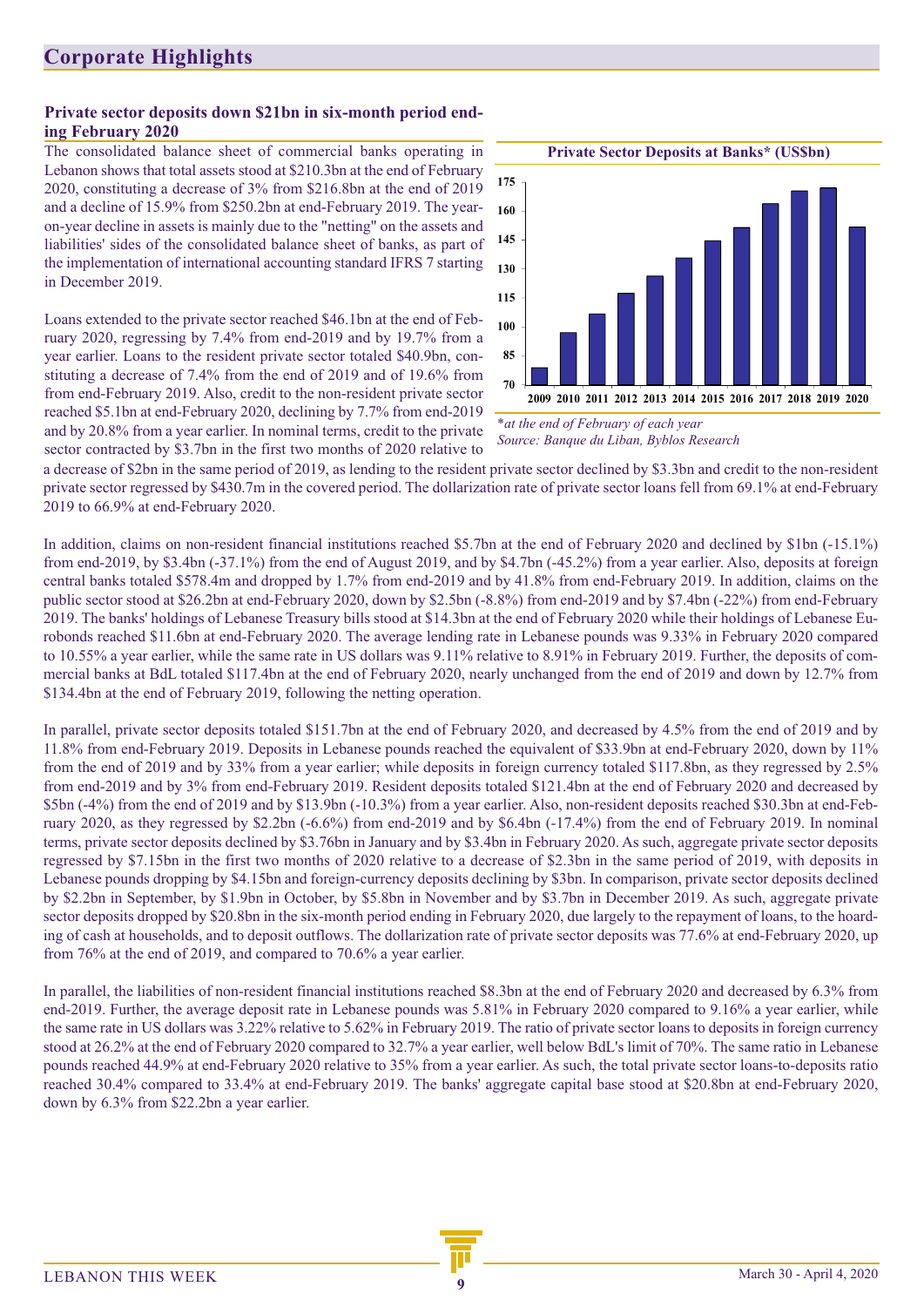### **Corporate Highlights**

#### **Banque du Liban issues mechanism for withdrawal of small amounts from banks**

Banque du Liban (BdL) issued Basic Circular 148 on April 3, 2020 about exceptional measures related to cash withdrawal from small accounts at banks in Lebanon.

The circular allows clients to withdraw, through a specific mechanism, the total amount they have in Lebanese pounds in all their accounts at a bank, provided that the aggregate amount they have does not exceed LBP5,000,000, or the equivalent of \$3,000 in any foreign currency as at March 3, 2020. It added that the bank will compute the aggregate amount in all accounts after netting all obligations that the client has towards the bank.

For eligible accounts denominated in Lebanese pounds, and at the request of the client, the bank will convert them to US dollars at the rate that BdL uses in its operations with banks, which is currently the official exchange rate that ranges between LBP1,500 and LBP1,515. Then, the bank will convert the US dollar amount back to Lebanese pounds at the market rate that prevails at the time of the transaction. Also, for accounts denominated in US dollars or in other foreign currencies that do not exceed \$3,000 or the equivalent in any foreign currency, the client can withdraw the entire amount in Lebanese pounds at the market rate that prevails at the time of the withdrawal. The circular asked each bank to announce the market rate that is offering on a daily basis. According to the circular, the aforementioned measures are valid for a period of three months.

Further, BdL issued Basic Circular 149 on April 3, 2020 about BdL's purchasing of foreign currency. According to the circular, BdL will establish a special unit that will be responsible for trading in foreign currency according to the market exchange rate, especially in US dollars, in order to secure the economy's needs in foreign currency. Also, the circular noted that Category A money dealers that are interested in trading in foreign currency can submit an application to the BdL's special unit. It added that BdL will establish an electronic platform that includes BdL, banks and money dealers, through which the market price of all foreign currencies, especially US dollars, will be announced. In addition, the circular cancelled BdL's previous decision that sets the ceiling for money dealers' buying price of foreign currency at 30% of the exchange rate that BdL uses in its operations with banks in the country.

In parallel, the Association of Banks in Lebanon announced that it will set the daily market exchange rate in collaboration with BdL until the latter establishes the electronic platform for currency trading.

#### **Stock market capitalization down 36% year-on-year at end-March 2020**

Figures released by the Beirut Stock Exchange (BSE) indicate that the trading volume reached 8,298,287 shares in the first quarter of 2020, constituting a decline of 95.5% from 182,997,099 shares traded in the same period last year; while aggregate turnover amounted to \$43.3m, down by 94.4% from a turnover of \$777.3m in the first quarter of 2019. The sharp decline in trading volume and turnover in the first three months of 2020 was from a high base in the same period last year, which saw eight block trades in the shares of three listed companies.

The market capitalization of the BSE regressed by 35.6% from \$9.6bn at the end of March 2019 to \$6.2bn at end-March 2020, with banking stocks accounting for 71% of the total, followed by real estate equities (25%), industrial shares (3.5%), and trading firms' equities (0.6%). The market liquidity ratio was 0.7% in the covered period compared to 8.1% in the first quarter of 2019.

Real estate equities accounted for 52.5% of the aggregate trading volume in the first quarter of 2020, followed by banking stocks with 46.7%, and trading firms' equities and industrial shares with 0.4% each. Also, real estate equities accounted for 85.4% of the aggregate value of shares traded, followed by banking stocks with 14.1%, industrial stocks with 0.3%, and trading firms' equities with 0.2%. The average daily traded volume for the period was 140,649 shares for an average daily value of \$734,567. The figures reflect a year-onyear decrease of 95.5% in average daily traded volume, and an annual drop of 94.4% in the average value in the first quarter of the year.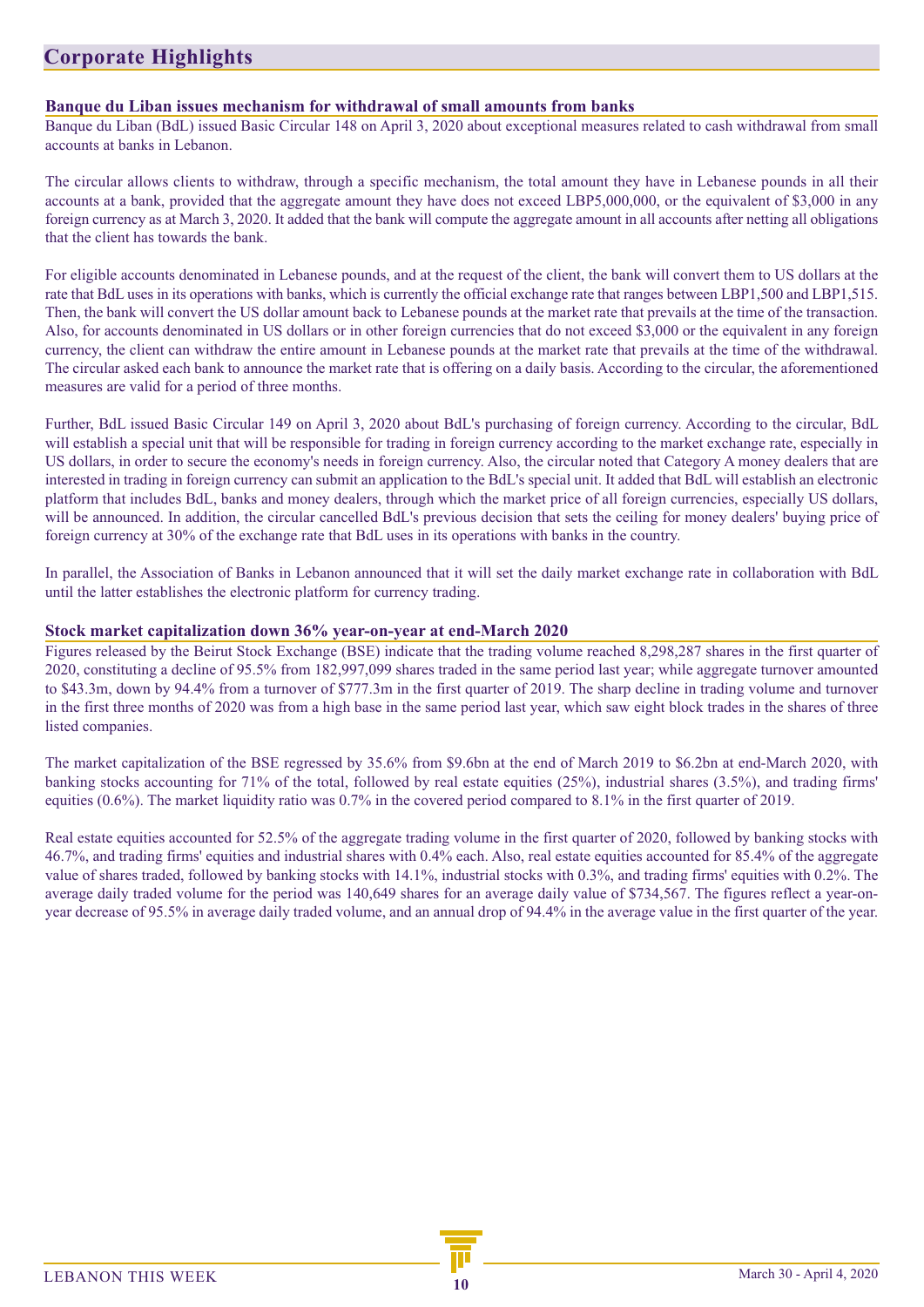### **Ratio Highlights**

| (in % unless specified)                           | 2017   | 2018   | 2019   | Change*       |
|---------------------------------------------------|--------|--------|--------|---------------|
| Nominal GDP (\$bn)                                | 53.1   | 55.0   | 56.8   | 1.85          |
| Public Debt in Foreign Currency / GDP             | 57.2   | 60.9   | 59.4   | (1.54)        |
| Public Debt in Local Currency / GDP               | 92.5   | 94.0   | 101.9  | 7.94          |
| Gross Public Debt / GDP                           | 149.7  | 154.9  | 161.3  | 6.40          |
| Total Gross External Debt / GDP**                 | 139.2  | 137.0  | 128.4  | (8.62)        |
| Trade Balance / GDP                               | (31.5) | (31.0) | (27.3) | 3.69          |
| Exports / Imports                                 | 14.5   | 14.8   | 19.4   | 4.62          |
| Fiscal Revenues / GDP                             | 21.9   | 21.0   | 19.5   | (1.53)        |
| Fiscal Expenditures / GDP                         | 28.9   | 32.4   | 29.7   | (2.62)        |
| Fiscal Balance / GDP                              | (7.1)  | (11.4) | (10.3) | 1.09          |
| Primary Balance / GDP                             | 2.7    | (1.2)  | (0.5)  | 0.65          |
| Gross Foreign Currency Reserves / M2              | 68.2   | 63.8   | 70.2   | 6.38          |
| M3 / GDP                                          | 260.8  | 257.1  | 236.7  | (20.33)       |
| Commercial Banks Assets / GDP                     | 413.7  | 453.9  | 381.6  | $(72.37)$ *** |
| Private Sector Deposits / GDP                     | 317.4  | 317.1  | 279.6  | (37.48)       |
| Private Sector Loans / GDP****                    | 112.3  | 108.1  | 87.6   | (20.45)       |
| <b>Private Sector Deposits Dollarization Rate</b> | 68.7   | 70.6   | 76.0   | 5.41          |
| <b>Private Sector Lending Dollarization Rate</b>  | 68.6   | 69.2   | 68.7   | (0.50)        |

*\*change in percentage points 19/18; \*\*includes portion of public debt owed to non-residents, liabilities to non-resident banks, non-resident deposits (estimated by the IMF), Bank for International Settlements' claims on Lebanese non-banks; \*\*\*The decline in assets in 2019 is mainly due to the "netting" on the assets and liabilities' sides of the consolidated balance sheet of commercial banks as part of the implementation of international accounting standard IFRS 7; \*\*\*\* in January 2018, Lebanese banks started reporting their financials based on international accounting standard IFRS 9, and revised the 2017 figures accordingly Source: Association of Banks in Lebanon, Institute of International Finance, Central Administration of Statistics, Byblos Research Estimates & Calculations Note: M2 includes money in circulation and deposits in LBP, M3 includes M2 plus Deposits in FC and bonds* 

### **Risk Metrics**

| <b>Lebanon</b>               | <b>Feb 2018</b> | <b>Jan 2019</b> | <b>Feb 2019</b> | Change**              | <b>Risk Level</b> |
|------------------------------|-----------------|-----------------|-----------------|-----------------------|-------------------|
| <b>Political Risk Rating</b> | 55.0            | 54.0            | 54.0            | А                     | High              |
| <b>Financial Risk Rating</b> | <b>33.0</b>     | 31.5            | 31.5            | A                     | Moderate          |
| Economic Risk Rating         | 28.5            | 24.0            | 24.0            | A                     | Very High         |
| <b>Composite Risk Rating</b> | 58.25           | 54.75           | 54.75           | А                     | High              |
| <b>MENA</b> Average*         | <b>Feb 2018</b> | <b>Jan 2019</b> | <b>Feb 2019</b> | Change**              | <b>Risk Level</b> |
| <b>Political Risk Rating</b> | 58.2            | 58.1            | 58.2            | $\blacktriangleright$ | High              |
| <b>Financial Risk Rating</b> | 37.9            | 39.1            | 39.2            |                       | Low               |
| Economic Risk Rating         | 31.4            | 33.8            | 33.8            |                       | Moderate          |
| <b>Composite Risk Rating</b> | 63.8            | 65.5            | 65.6            |                       | Moderate          |

*\*excluding Lebanon*

*\*\*year-on-year change in risk* 

*Source: The PRS Group, Byblos Research* 

*Note: Political & Composite Risk Ratings range from 0 to 100 (where 100 indicates the lowest risk)*

*Financial & Economic Risk ratings range from 0 to 50 (where 50 indicates the lowest risk)*

### **Ratings & Outlook**

| <b>Sovereign Ratings</b>                                            |           | <b>Foreign Currency</b> |                | <b>Local Currency</b> |           |                |  |
|---------------------------------------------------------------------|-----------|-------------------------|----------------|-----------------------|-----------|----------------|--|
|                                                                     | LП        | <b>ST</b>               | <b>Outlook</b> | LT                    | <b>ST</b> | <b>Outlook</b> |  |
| Moody's Investors Service                                           | Ca        | <b>NP</b>               | <b>Stable</b>  | Ca                    |           | <b>Stable</b>  |  |
| <b>Fitch Ratings</b>                                                | <b>RD</b> | C                       |                | CC                    | C         |                |  |
| <b>S&amp;P</b> Global Ratings                                       | <b>SD</b> | <b>SD</b>               |                | <sub>CC</sub>         | C         | Negative       |  |
| Capital Intelligence Ratings                                        | <b>SD</b> | <b>SD</b>               |                | C-                    | C         | Negative       |  |
| *for downgrade<br>**CreditWatch negative<br>Source: Rating agencies |           |                         |                |                       |           |                |  |
| <b>Banking Sector Ratings</b>                                       |           |                         |                |                       |           | <b>Outlook</b> |  |
| Moody's Investors Service                                           |           |                         |                |                       |           | <b>Stable</b>  |  |
| Source: Moody's Investors Service                                   |           |                         |                |                       |           |                |  |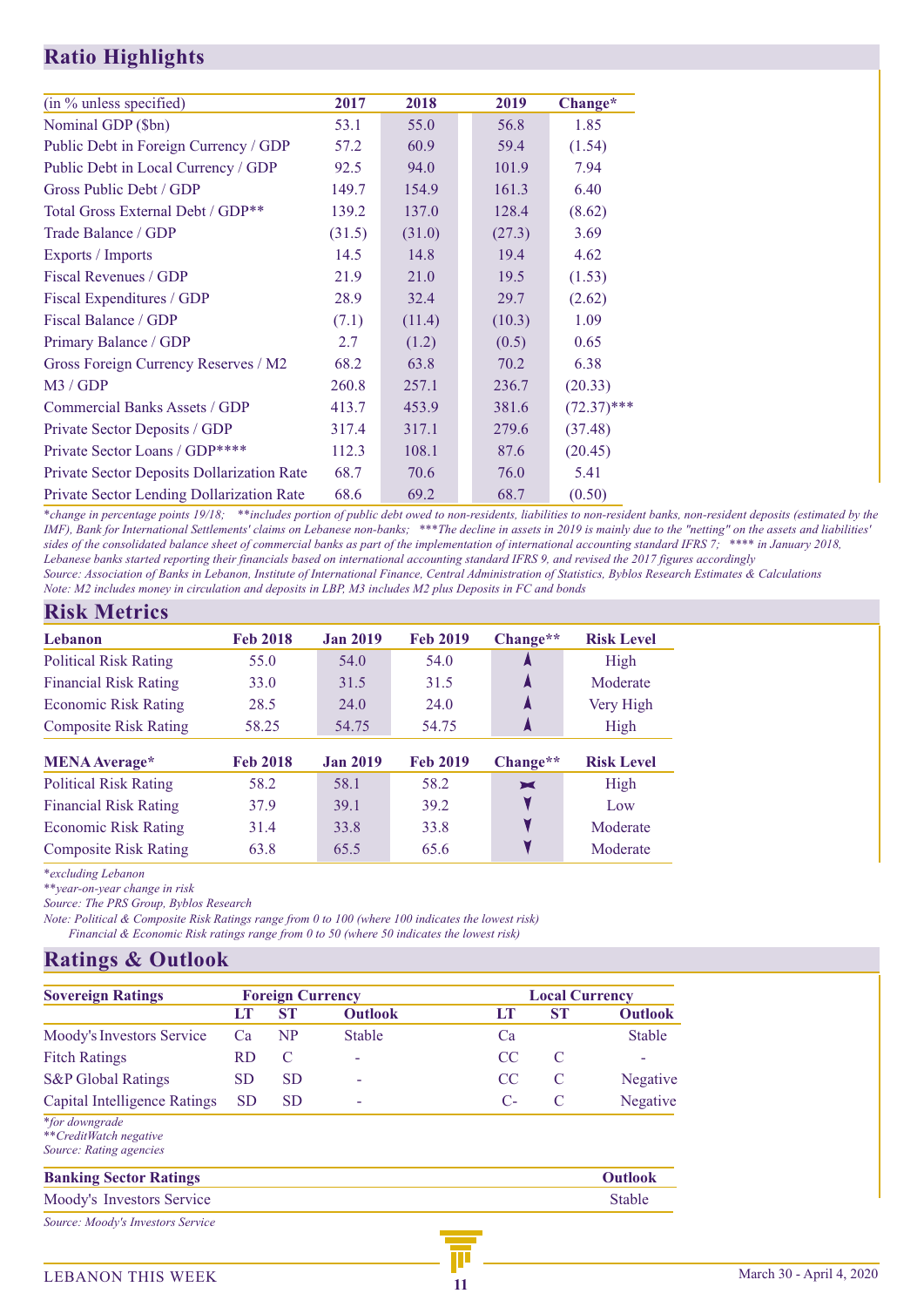**Economic Research & Analysis Department Byblos Bank Group P.O. Box 11-5605 Beirut – Lebanon Tel: (961) 1 338 100 Fax: (961) 1 217 774 E-mail: research@byblosbank.com.lb www.byblosbank.com**

Lebanon This Week is a research document that is owned and published by Byblos Bank sal. The contents of this publication, including all intellectual property, trademarks, logos, design and text, are the exclusive property of Byblos Bank sal, and are protected pursuant to copyright and trademark laws. No material from Lebanon This Week may be modified, copied, reproduced, repackaged, republished, circulated, transmitted, redistributed or resold directly or indirectly, in whole or in any part, without the prior written authorization of Byblos Bank sal.

The information and opinions contained in this document have been compiled from or arrived at in good faith from sources deemed reliable. Neither Byblos Bank sal, nor any of its subsidiaries or affiliates or parent company will make any representation or warranty to the accuracy or completeness of the information contained herein.

Neither the information nor any opinion expressed in this publication constitutes an offer or a recommendation to buy or sell any assets or securities, or to provide investment advice. This research report is prepared for general circulation and is circulated for general information only. Byblos Bank sal accepts no liability of any kind for any loss resulting from the use of this publication or any materials contained herein.

The consequences of any action taken on the basis of information contained herein are solely the responsibility of the person or organization that may receive this report. Investors should seek financial advice regarding the appropriateness of investing in any securities or investment strategies that may be discussed in this report and should understand that statements regarding future prospects may not be realized.